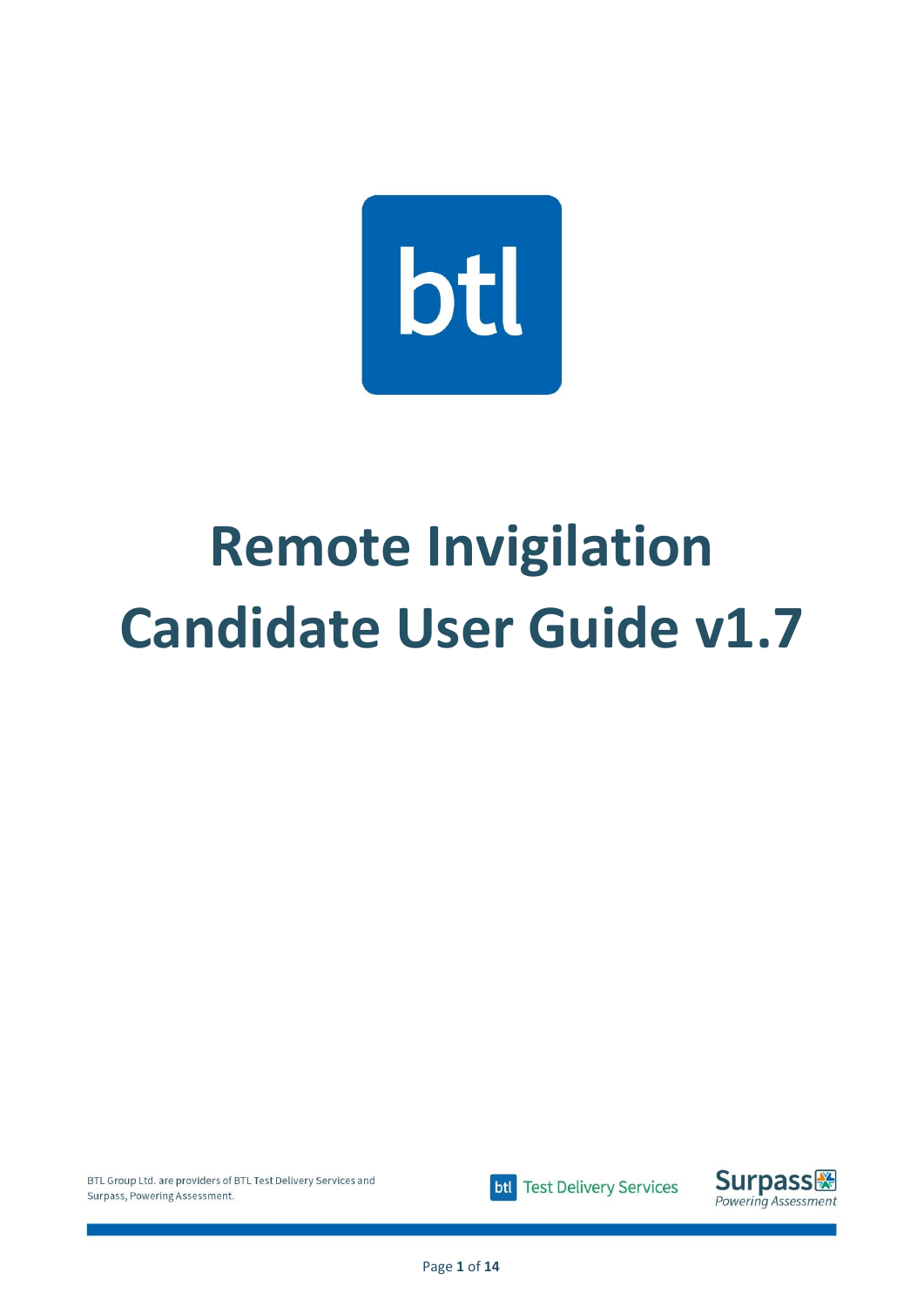# btl

# **Contents**



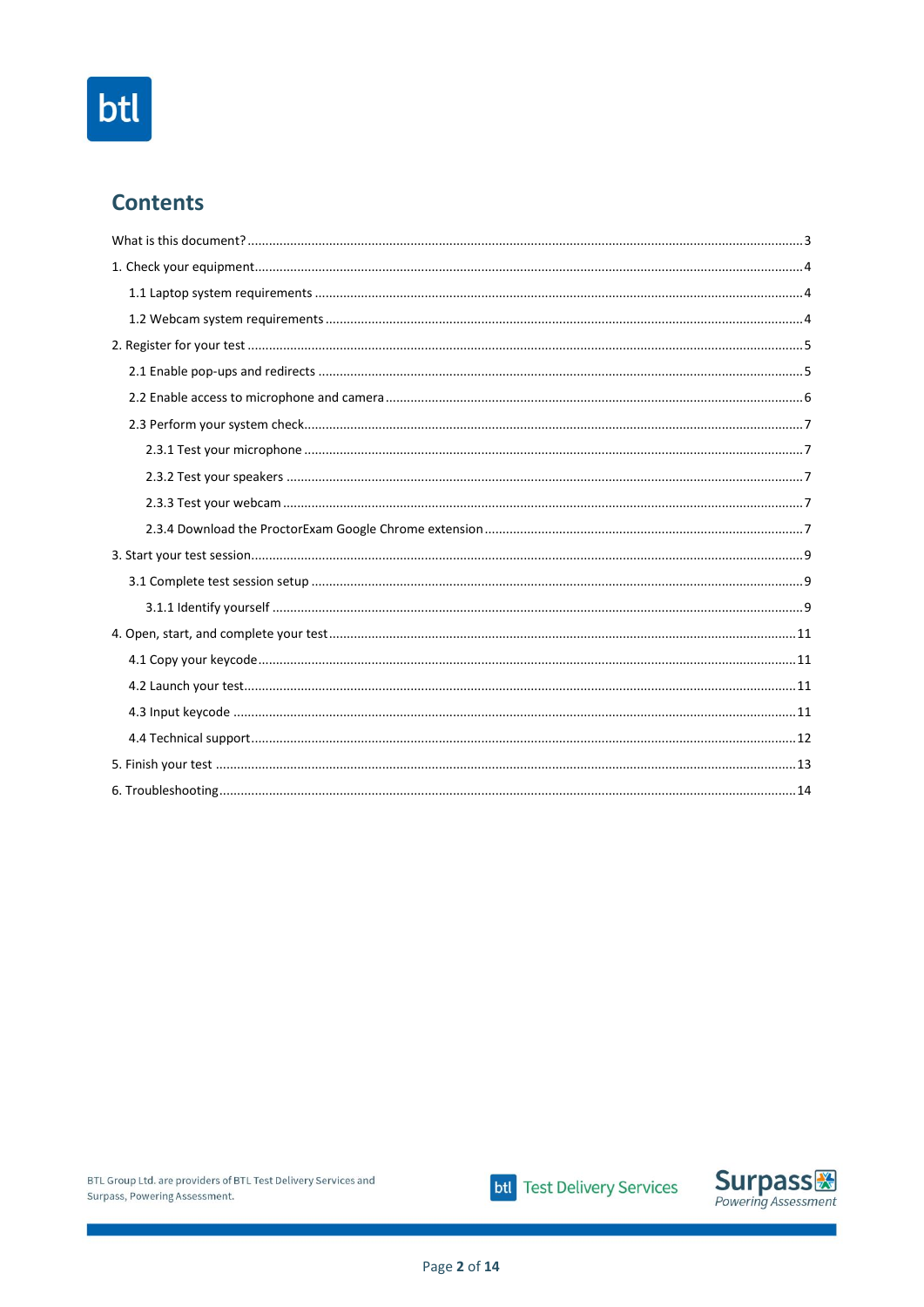

# <span id="page-2-0"></span>**What is this document?**

This document is a user guide for candidates sitting remote invigilated tests using ProctorExam.

Follow the steps outlined in this document to ensure this process is as smooth as possible. Contact your organisation if you are having any difficulties.

Organisations can contact [support@btl.com](mailto:support@btl.com) if they are having any issues with Surpass, however ProctorExam is a 3rd party application and so for any issues pursue ProctorExam's support channels.



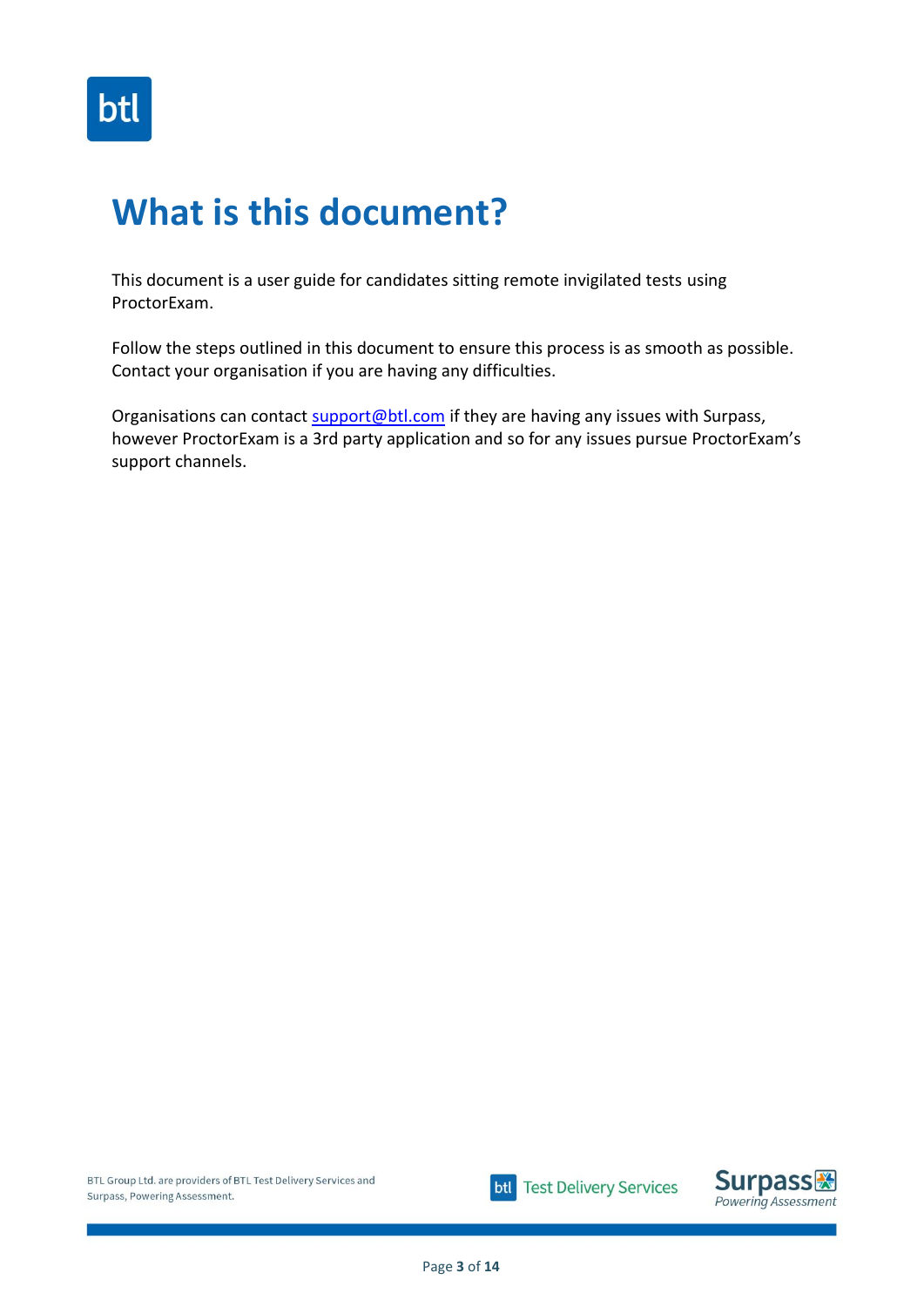

# <span id="page-3-0"></span>**1. Check your equipment**

You will need a laptop with audio enabled and a microphone in order to sit a remote invigilated test. You must also use the latest version of Google Chrome.

### <span id="page-3-1"></span>**1.1 Laptop system requirements**

| <b>Operating System</b> | Windows 8 or higher<br>MacOS X or higher |
|-------------------------|------------------------------------------|
| <b>Bandwidth</b>        | 1.5MB (minimum)                          |

Ensure you have a strong WiFi connection. Tethering to the internet via a mobile phone is not supported. If possible, turn off any auto-updating applications before taking a test.

**Important!** Google Chromebooks and earlier versions of the Microsoft Surface Pro are currently unsupported.

**Note:** Attempting to use a laptop or device that is intended for work purposes may have restricted access and admin rights installed. This may cause issues when trying to access the ProctorExam platform and therefore it is recommended to use a personal laptop.

### <span id="page-3-2"></span>**1.2 Webcam system requirements**

| <b>Resolution</b> | 1280 x 720 |
|-------------------|------------|
|                   |            |

You can use the following resources to check your equipment is working correctly:

- Microphone <https://www.onlinemictest.com/>
- Webcam <https://www.onlinemictest.com/webcam-test/> or <https://webcammictest.com/>



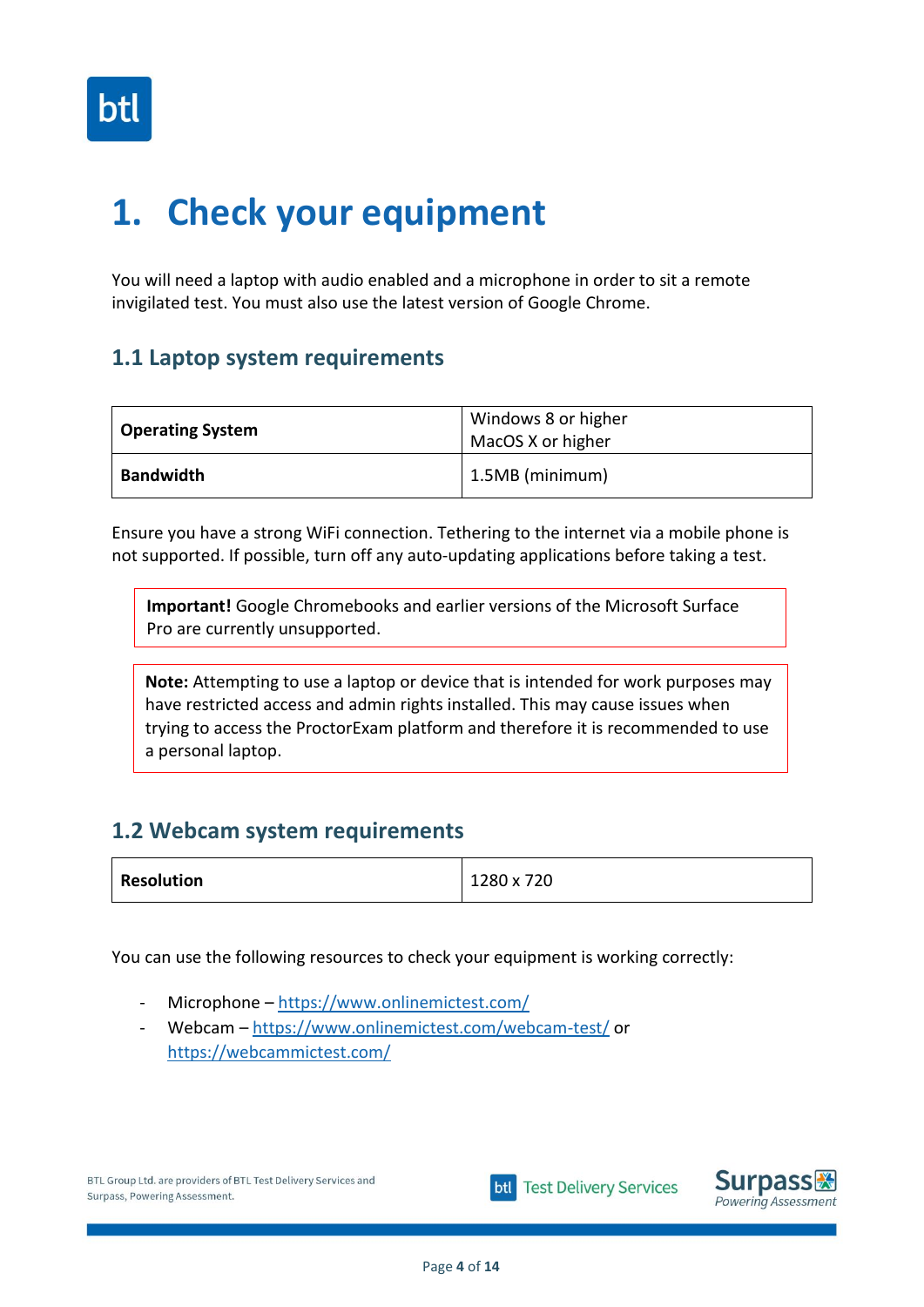

# <span id="page-4-0"></span>**2. Register for your test**

Once you have received your registration email, you can perform your system check. It's recommended you complete the system check 48 hours in advance of your test.

### <span id="page-4-1"></span>**2.1 Enable pop-ups and redirects**

Ensure you are using the latest version of Google Chrome. You can find this information by navigating to *Help > About Google Chrome*.

|                                     | Settings | ₩. |
|-------------------------------------|----------|----|
| About Google Chrome                 | Help     |    |
| $\bigcirc$ ポ/<br><b>Help Centre</b> |          |    |
| Report an Issue                     |          |    |

You must also enable pop-ups. To do this, go to *Settings*.



#### Go to *Site Settings*.





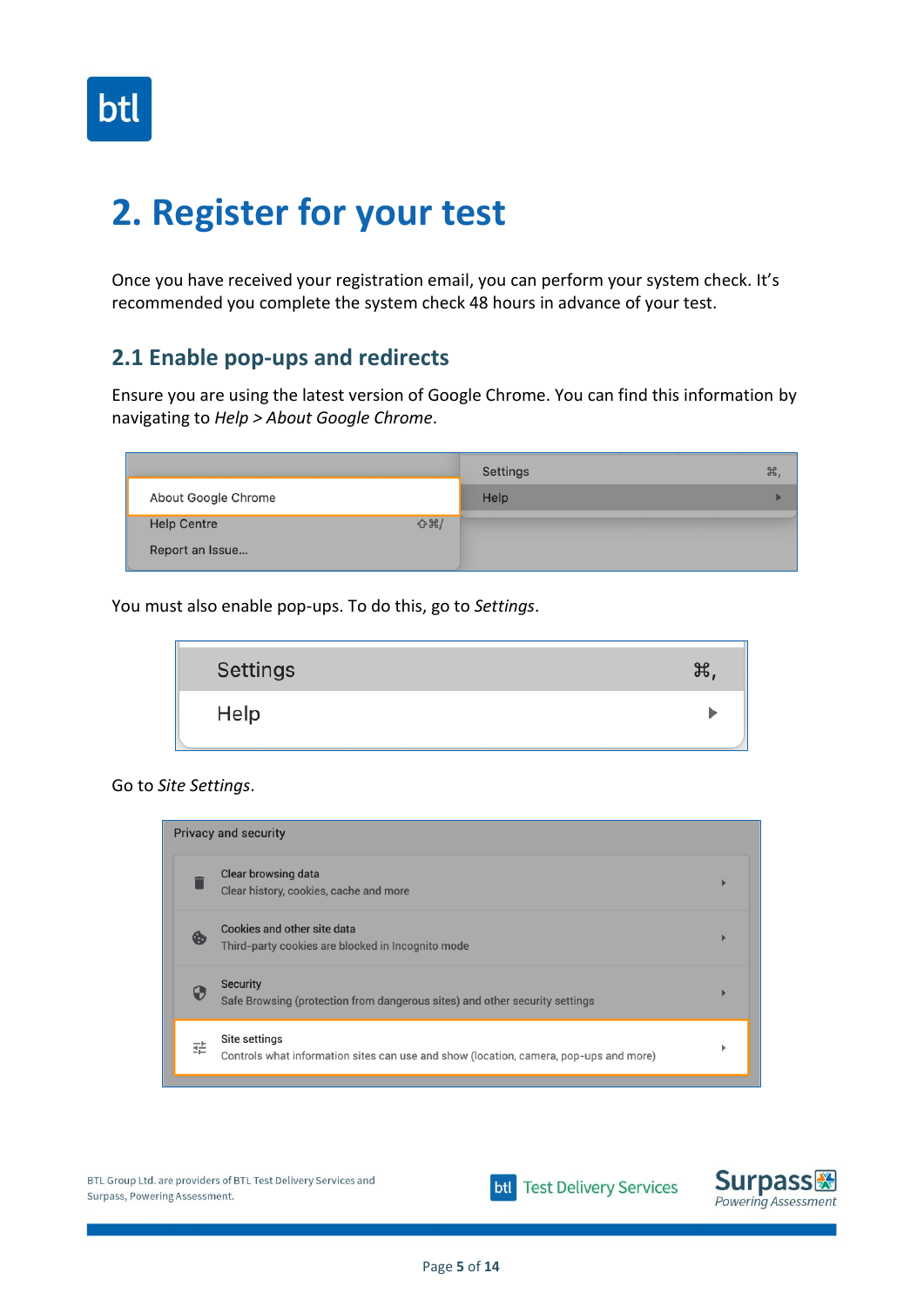

#### Go to *Pop-ups and redirects*:

| Content           |                                                                                   |   |
|-------------------|-----------------------------------------------------------------------------------|---|
| ❀                 | <b>Cookies and site data</b><br>Third-party cookies are blocked in Incognito mode |   |
| $\langle \rangle$ | JavaScript<br>Allowed                                                             |   |
|                   | Flash<br>Ask first                                                                |   |
| عم                | Images<br>Show all                                                                |   |
| ⊠                 | Pop-ups and redirects<br><b>Blocked</b>                                           | ь |
|                   |                                                                                   |   |

Add [https://surpass.proctorexam.com](https://surpass.proctorexam.com/) to your list of websites that allow pop-ups.

# <span id="page-5-0"></span>**2.2 Enable access to microphone and camera**

If you find that your webcam or microphone does not work, please see the below resources that may assist with fixing this:

|                              | <b>Windows</b>                                                                                                                                             | <b>Mac (Catalina and Big Sur)</b>                                                 |
|------------------------------|------------------------------------------------------------------------------------------------------------------------------------------------------------|-----------------------------------------------------------------------------------|
| Microphone                   | https://support.microsoft.com/en-<br>us/windows/turn-on-app-<br>permissions-for-your-microphone-<br>in-windows-10-94991183-f69d-<br>b4cf-4679-c98ca45f577a | https://support.apple.com/en-<br>gb/guide/mac-<br>help/mchla1b1e1fe/11.0/mac/11.0 |
| Camera                       | https://support.microsoft.com/en-<br>us/windows/turn-on-app-<br>permissions-for-your-camera-in-<br>windows-10-87ebc757-1f87-7bbf-<br>84b5-0686afb6ca6b     | https://support.apple.com/en-<br>gb/guide/mac-<br>help/mchlf6d108da/11.0/mac/11.0 |
| Screen<br>recording<br>(Mac) |                                                                                                                                                            | https://support.apple.com/en-<br>gb/guide/mac-<br>help/mchld6aa7d23/11.0/mac/11.0 |

**btl** Test Delivery Services

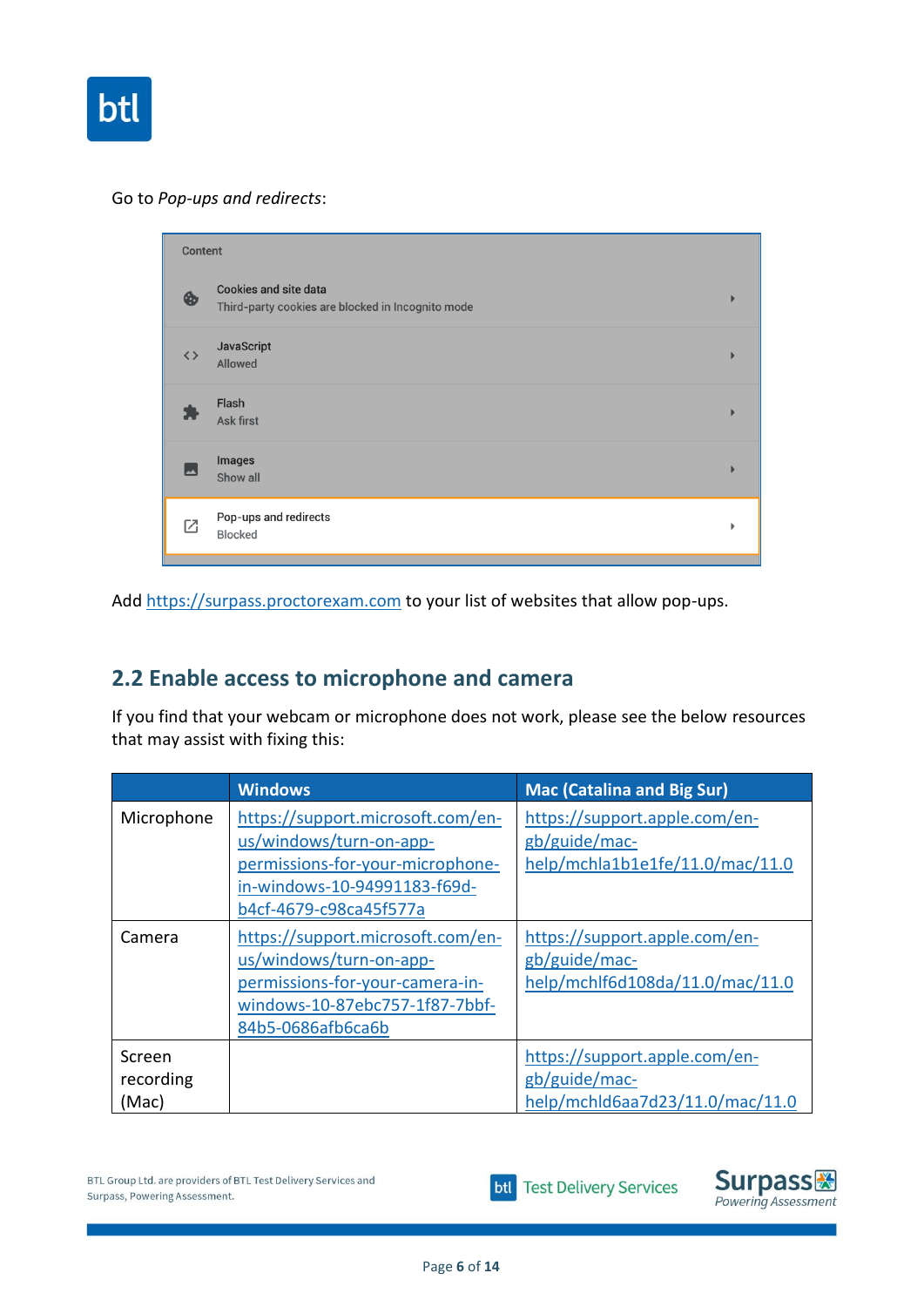

### <span id="page-6-0"></span>**2.3 Perform your system check**

Your registration email contains a comprehensive list of supported and recommended hardware and software as well as further useful information. Ensure you read this.

Select **TEST YOUR EQUIPMENT NOW** to begin the system check. You will receive a reminder email nearer to the start of your test if you have not yet completed it.

If you encounter any technical difficulties, you can access chat support in the bottom righthand corner of your screen.



#### <span id="page-6-1"></span>**2.3.1 Test your microphone**

Allow ProctorExam to access your microphone. Test your microphone.

#### <span id="page-6-2"></span>**2.3.2 Test your speakers**

Confirm you can hear the sample music to ensure your speakers work.

#### <span id="page-6-3"></span>**2.3.3 Test your webcam**

Allow ProctorExam to access your camera.

#### <span id="page-6-4"></span>**2.3.4 Download the ProctorExam Google Chrome extension**

You can find the ProctorExam Screen Sharing extension on the Chrome Web Store [here.](https://chrome.google.com/webstore/detail/proctorexam-screen-sharin/digojkgonhgmnohbapdfjllpnmjmdhpg?hl=en) Select **Add to Chrome** to download the ProctorExam Google Chrome Extension.



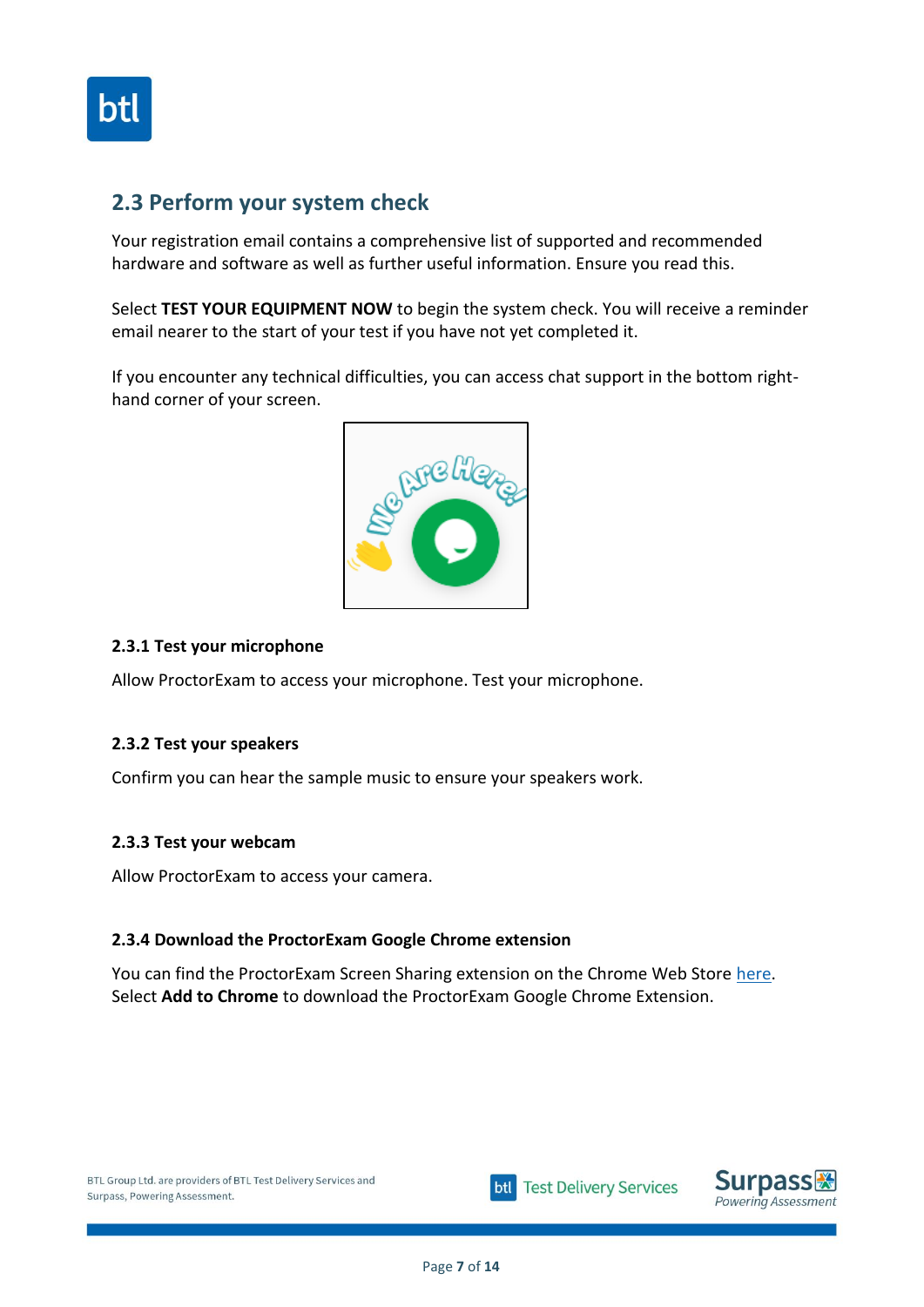

| <b>ProctorExam Screen Sharing</b><br>$\boldsymbol{\mathsf{\Theta}}$<br><b>Add to Chrome</b><br>Offered by: proctorexam.com<br>★★★★★ 44   Social & Communication   2 200,000+ users | Home > Extensions > ProctorExam Screen Sharing |  |
|------------------------------------------------------------------------------------------------------------------------------------------------------------------------------------|------------------------------------------------|--|
|                                                                                                                                                                                    |                                                |  |

Share your screen with ProctorExam to ensure your screensharing works.



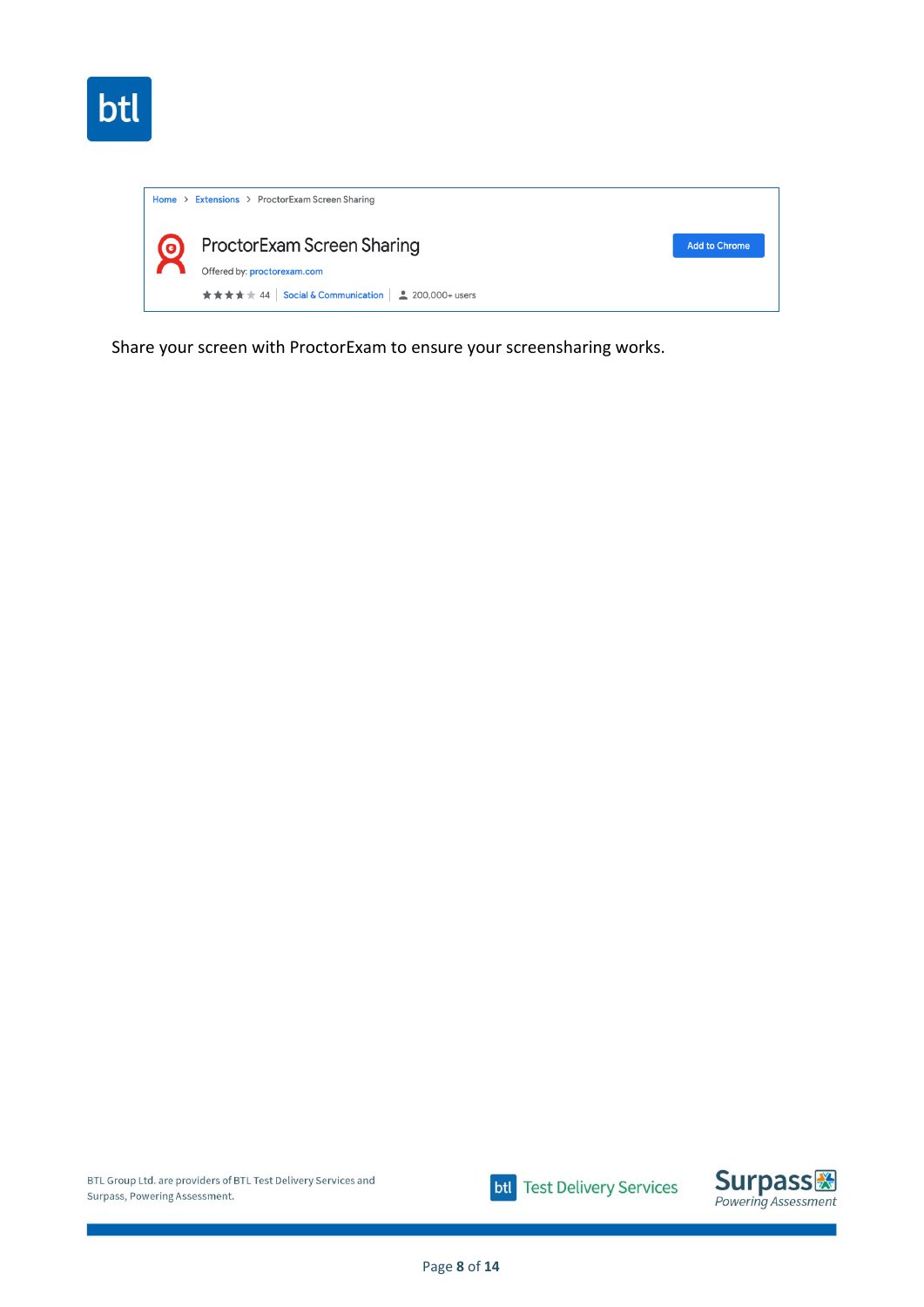

# <span id="page-8-0"></span>**3. Start your test session**

You will receive the link to your test in an email.

Select **LAUNCH YOUR EXAM NOW** and follow the ProctorExam on-screen instructions. Press **Next Step** once you have completed each step.

**Note:** Any updates to your device since completing the system check may have altered your system permissions. If you experience any issues following a system update, see section 2.2 in this document for more information on enabling access to microphone, camera, and screen recording.

### <span id="page-8-1"></span>**3.1 Complete test session setup**

Your test timer only starts after you click the **Start Exam** button at the end of this setup procedure.



#### <span id="page-8-2"></span>**3.1.1 Identify yourself**

Hold your ID up to your camera and then select **Take Picture. Submit Photo** if you are happy with it or choose to **Retake Picture.** 





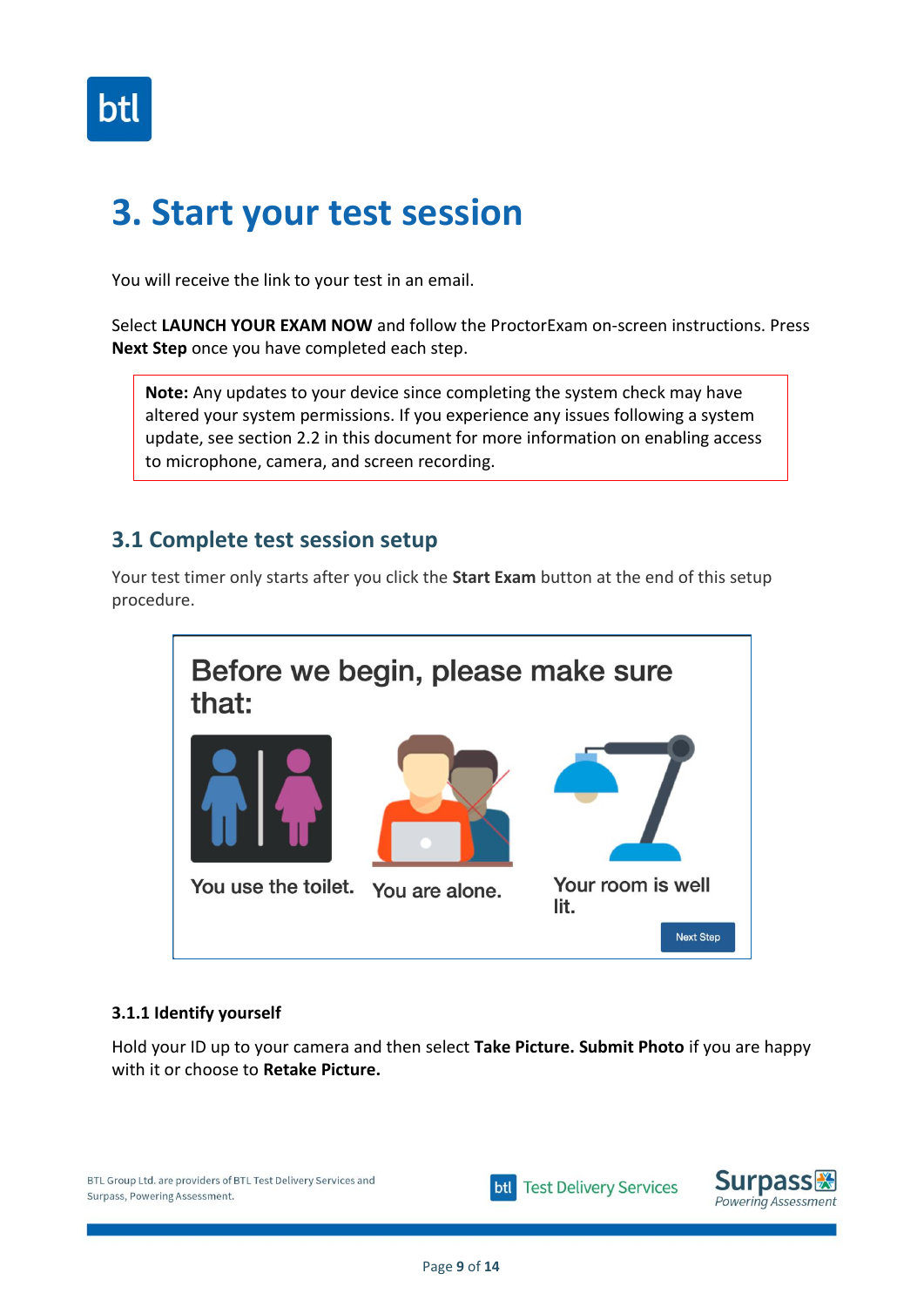

Next, select to **Take Picture** of yourself. **Submit Photo** if you are happy with it or choose to **Retake Picture.**



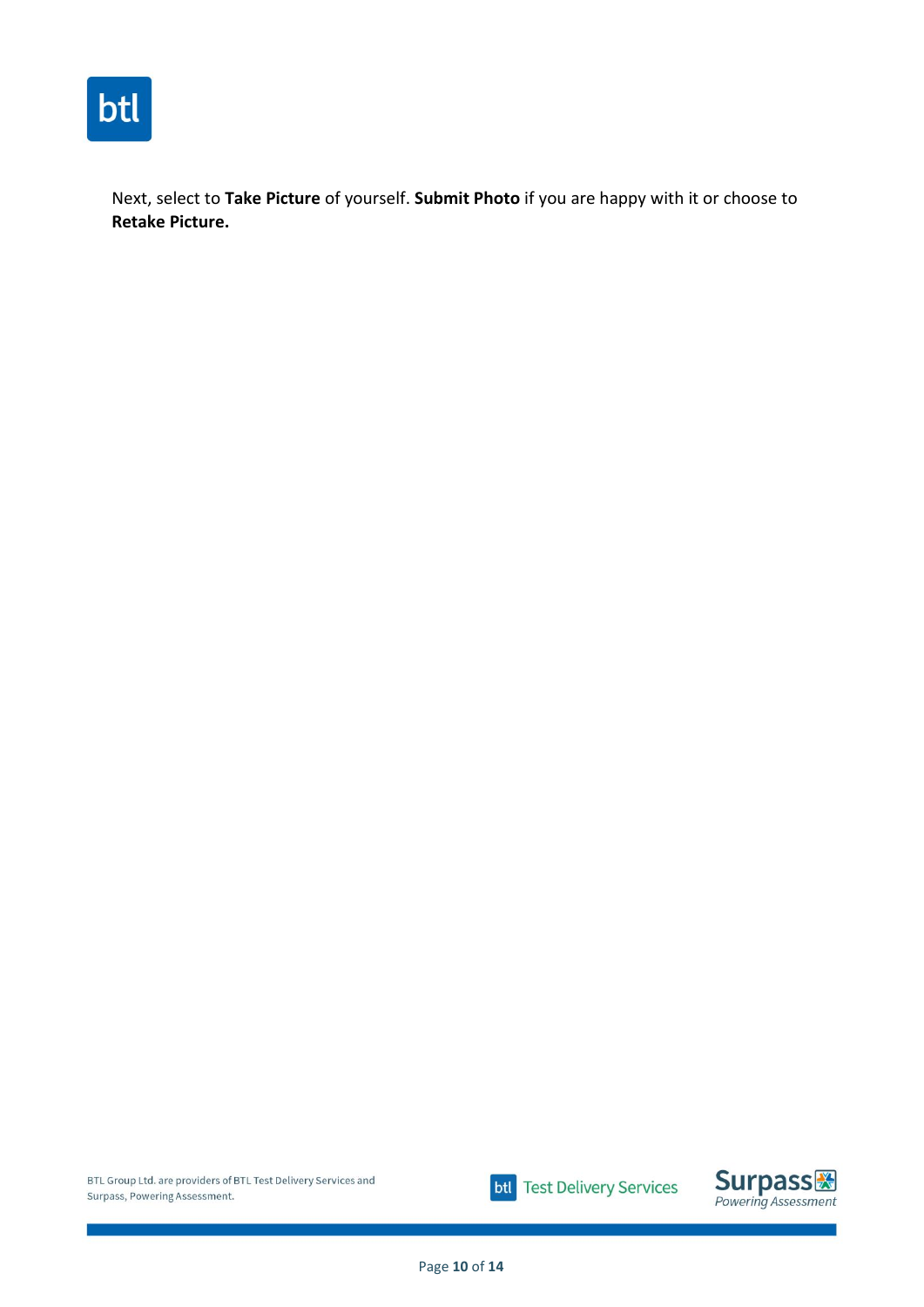

# <span id="page-10-0"></span>**4. Open, start, and complete your test**

Select **Start Exam** once you have finished step 3 and are ready to begin your test.

### <span id="page-10-1"></span>**4.1 Copy your keycode**

You can copy your keycode from the individual information section. Your keycode can be found in the exam instructions.

|                     | Exam instructions                                                                                            |  |
|---------------------|--------------------------------------------------------------------------------------------------------------|--|
| R                   | PROCTOREXAM                                                                                                  |  |
|                     | <b>Exam instructions</b>                                                                                     |  |
| <b>Laurent Text</b> | To link to Surgams Web Delhvery to start your exam please click the bettoe link and select HTML Web Delhvery |  |
|                     | <b>Launch Test</b>                                                                                           |  |
|                     | <b>Building Information</b>                                                                                  |  |
| <b>TGB343Y2</b>     |                                                                                                              |  |
|                     |                                                                                                              |  |

### <span id="page-10-2"></span>**4.2 Launch your test**

Select to launch your test from the exam instructions section.

### <span id="page-10-3"></span>**4.3 Input keycode**

Input your keycode and then press **OK** to begin your test.



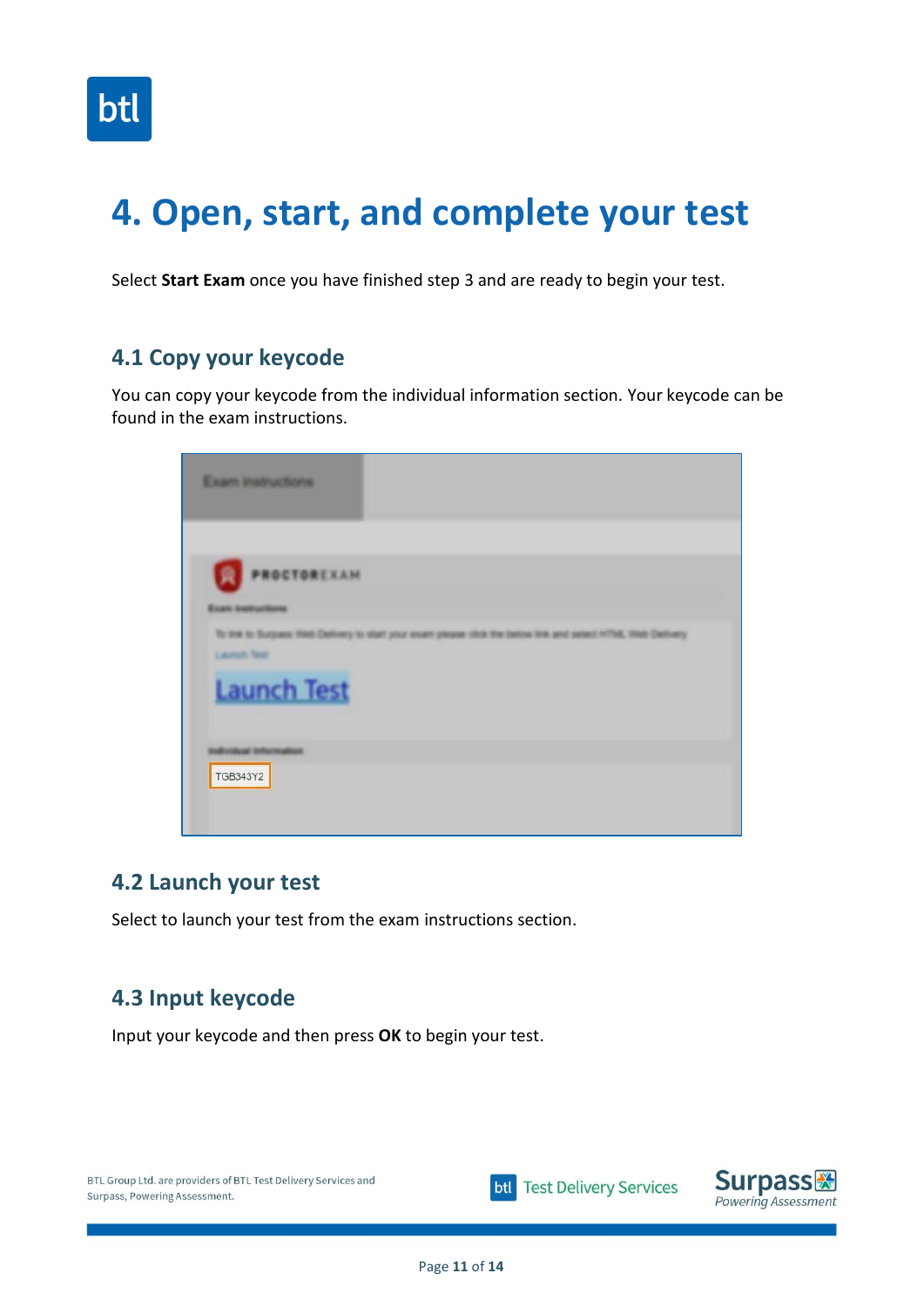

# <span id="page-11-0"></span>**4.4 Technical support**

If you encounter any technical difficulties, you can access chat support in the bottom righthand corner of your screen.





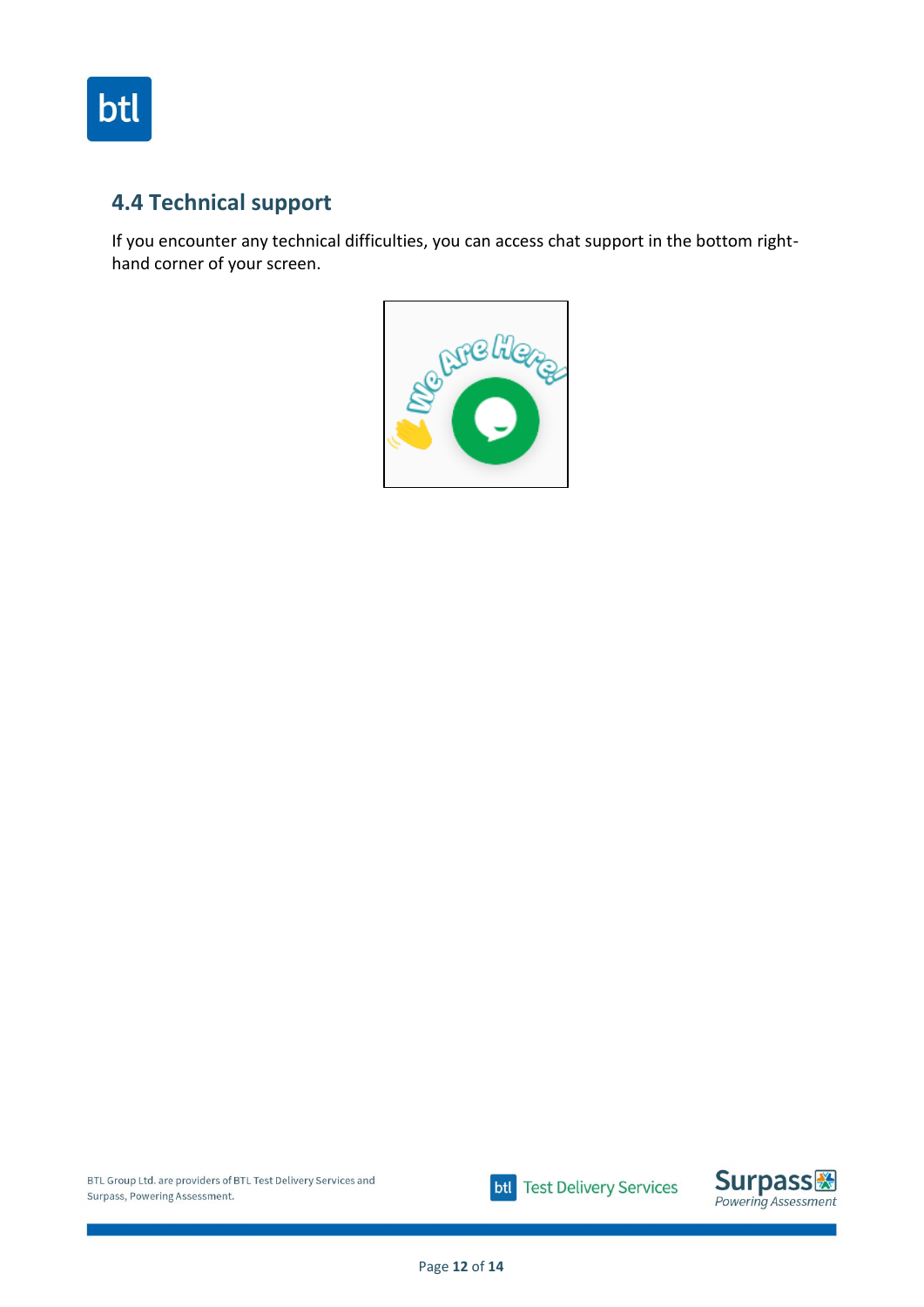

# <span id="page-12-0"></span>**5. Finish your test**

Once you have finished your test, close all of your open documents and then select **Finish Exam** within the open **ProctorExam** tab in Chrome.